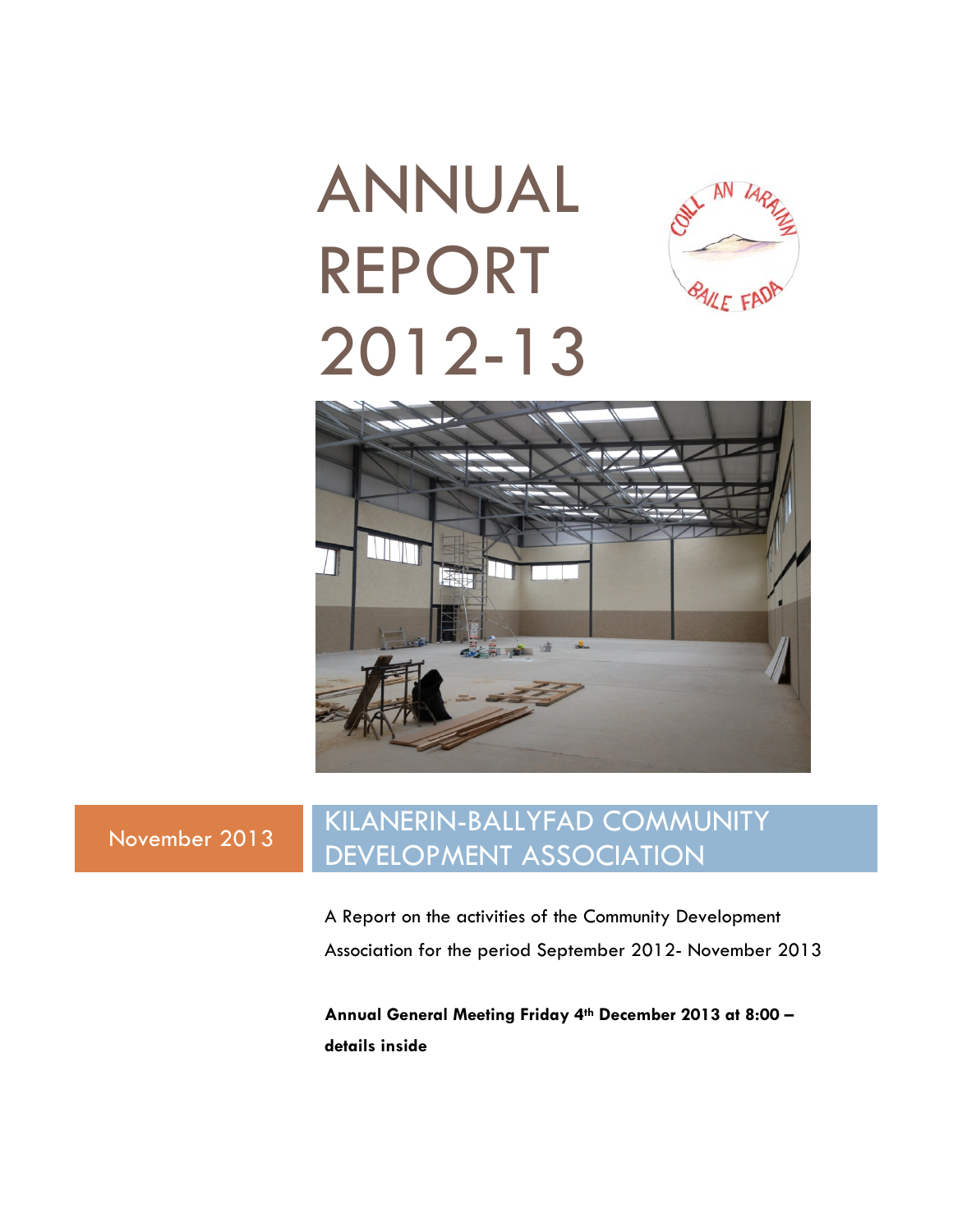# Annual Report 2012-13

#### **KILANERIN-BALLYFAD COMMUNITY DEVELOPMENTASSOCIATION**

#### CHAIRMAN'S ADDRESS

I am delighted to be able to say that after almost 10 years, one of our main projects is due to open to the public on the 23rd November 2013. This is Phase I of the Community Centre, which is a 6,500 sq. feet Mixed Use/Sports Hall. The Centre will be available to all groups and individuals for sport and community use.

This project was conceived in the middle of the Celtic Tiger years and delivered in the middle of the worst recession since the 1930's. For this and other reasons, there have been delays and adjustments along the way but we have finally reached the point where a modern facility will now be available to complement the service provided by the existing community fields and village halls in our area. Work on Phase II, the changing room block and reception area, will commence next year. A total of €200,000 in grants have been approved for Phase II.

Many thanks to all committee members, past and present, for their work and help at the various stages of this project, and especially to you, the contributors, for your continued support for the Association.

The voluntary contribution scheme, although declining in numbers, continues to be the main source of income for the Association and allows us to attract matching funding from other sources. Again I thank the contributors sincerely for their continued support. A number of other fundraising events are underway as due to the current economic climate the commercial assets of the Association can still not be cashed in, and funds to continue our work and to service the outstanding loans are required. Our financial condition continues to be difficult.

Thanks also to those who are or who have supported the various fundraising events and to those who have provided personal loans or deferred payment for work done.

The Association has continued to support and work with other local groups to obtain funding and develop projects. The Woodland Walks continue to be popular and extensions are planned. The Community office and CE/RSS workers have assisted in local improvements, and in the finishing and maintenance of the new Centre. Work is expected to commence on the Sheltered Housing shortly.

Many people from both within and outside the community have supported the work of the Association over the past year and we would like to thank them for their encouragement and assistance. We will not name them individually here for fear of leaving out someone, but thank you to all.

Yours sincerely

Peter O'Connor

Peter O'Connor, Chairman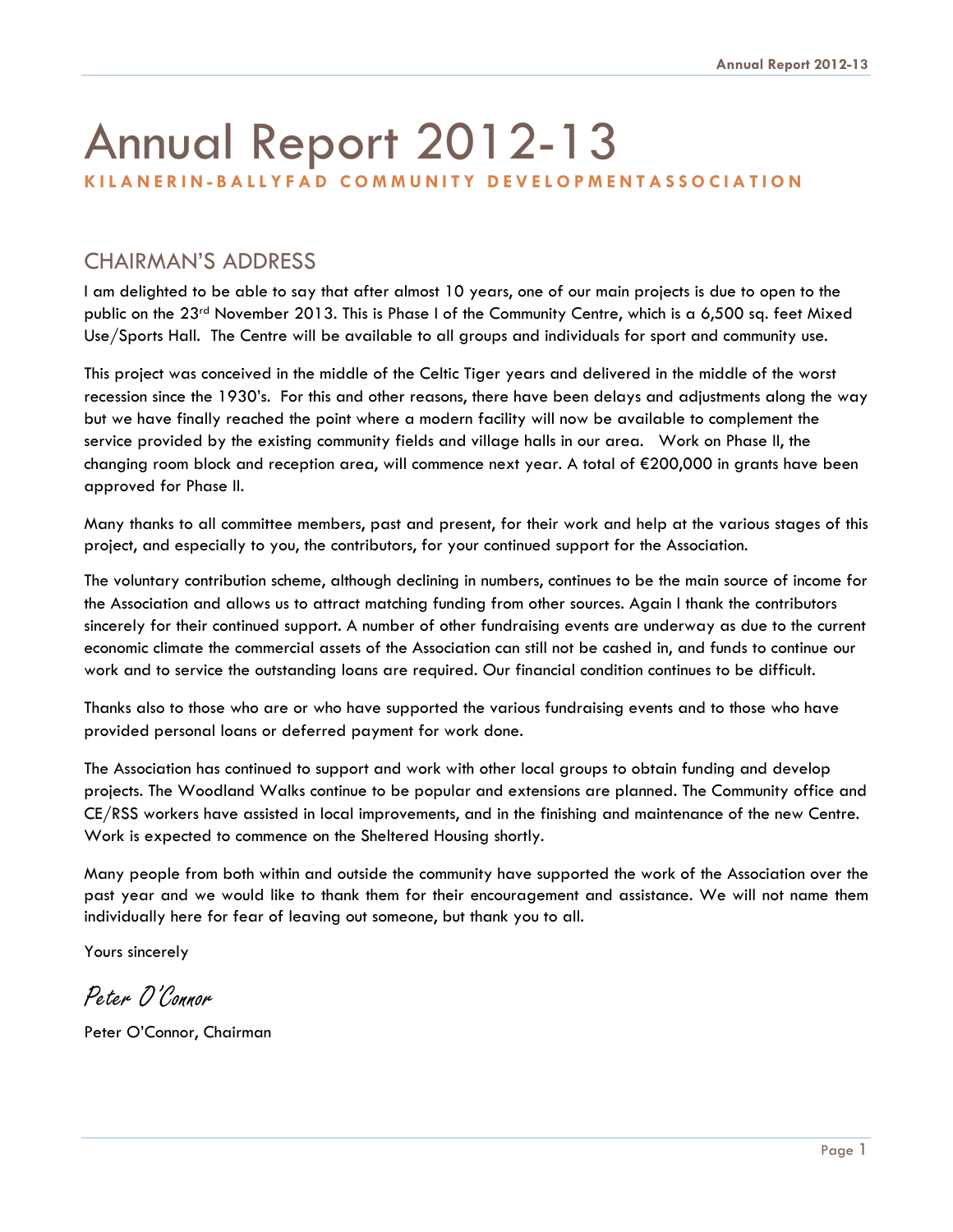#### TREASURER'S REPORT

#### Kilanerin Ballyfad Community Development Association

#### Income and Expenditure Account for year to 31/03/2013

| Income:                                                         | €          | €          |
|-----------------------------------------------------------------|------------|------------|
| <b>Voluntary Contributions</b>                                  | 32,067     |            |
| <b>Charity Auction</b>                                          | 7,625      |            |
| Rent ballybeg                                                   | 2,000      |            |
| Calendar & other sundry income                                  | 901        |            |
| Word & other grants                                             | 1,075      | 43,668     |
| <b>Expenditure:</b>                                             | €          | €          |
|                                                                 |            |            |
| <b>Site Works</b>                                               | 57,133     |            |
| <b>FAS - PAYE/PRSI</b>                                          | 959        |            |
| <b>Ballybeg Fittings</b>                                        | 3,901      |            |
| Insurance                                                       | 668        |            |
| Bank interest and charges                                       | 155        |            |
| <b>Accounts &amp; Professional Fees</b>                         | 2,583      |            |
| <b>ESB</b>                                                      | 1,620      |            |
| Loan Interest                                                   | 11,732     |            |
| Site expenses                                                   | 600        |            |
| Forest walks, Tidy Towns                                        | 1,966      |            |
| Printing, Stationary & Admin. Costs                             | 1,506      |            |
| <b>Sundry Expenses</b>                                          | 446        | 83,269     |
| Expenditure inexcess of Income                                  |            | 39,601     |
| <b>Other Income</b>                                             |            |            |
| <b>VAT Refunded</b>                                             | 32,436     |            |
| Tidy towns repaying loan                                        | 6,000      |            |
| Net Personal Loans received                                     | 41,000     | 79,436     |
| Surplus of Income over Expenditure after other Income<br>39,835 |            |            |
|                                                                 |            |            |
|                                                                 |            |            |
|                                                                 |            |            |
| Opening Bank Balances Current a/c 01.04.2012                    | 3,854      |            |
| Opening Loan Balance                                            | (270, 626) | (266, 772) |
| Closing a/c Balances Current a/c 31.03.2013                     | 3,320      |            |
| <b>Closing Loan Balance</b>                                     | (230, 257) | (226, 937) |
| Decrease in Bank Loans year ended 31.03.2013                    |            | 39,835     |

#### Peter Bushe, Padraig Caulfield.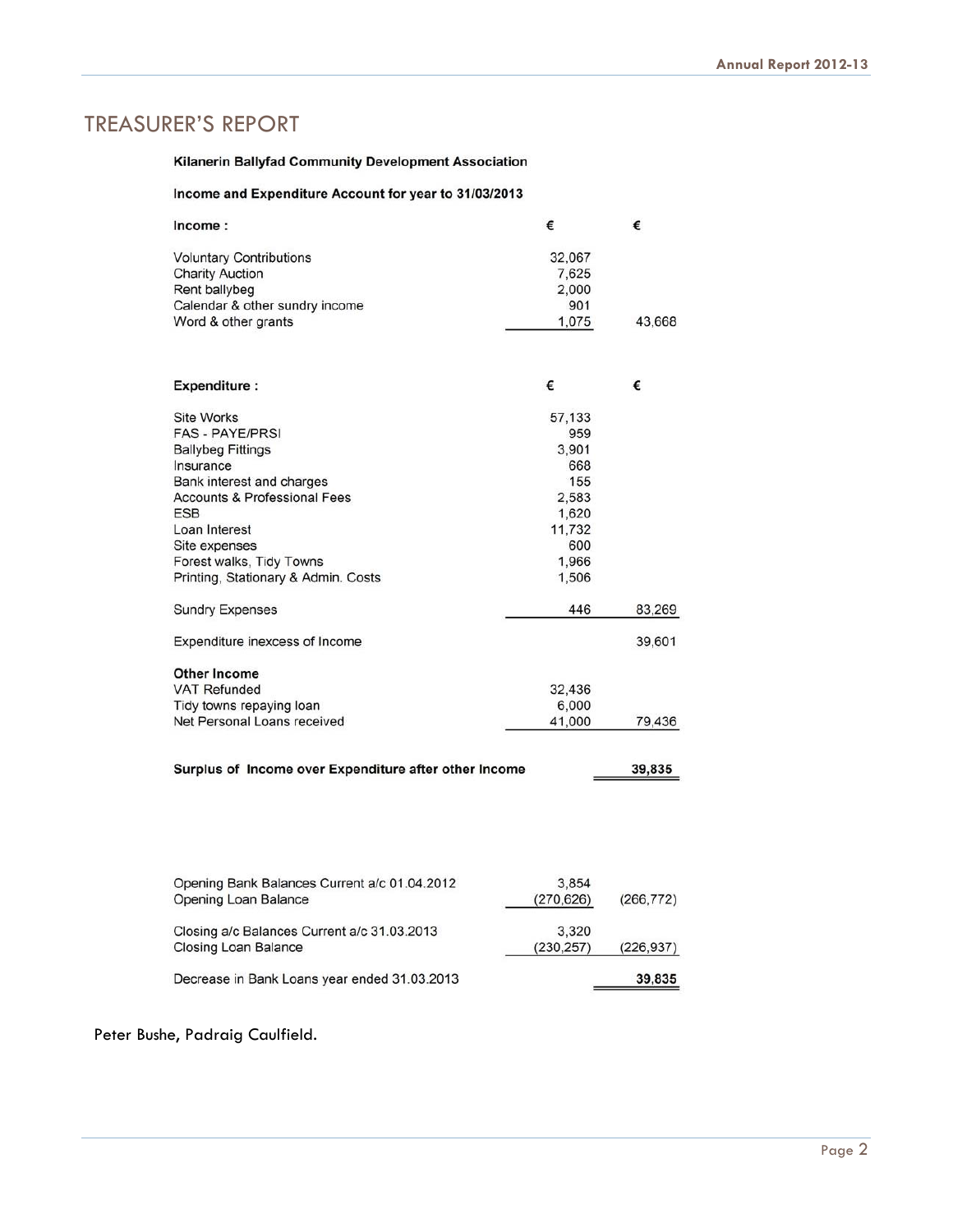#### COMMITTEE 2012-13

| Chairman                      | Peter O'Connor                             |
|-------------------------------|--------------------------------------------|
| <b>Vice Chairman</b>          | John Bardon                                |
| Secretary                     | Siobhán O'Sullivan                         |
| <b>Treasurers</b>             | Peter Bushe, Padraic Caulfield             |
| Members                       | Jason Last                                 |
|                               | Michael D'Arcy                             |
|                               | <b>Tony Doyle</b>                          |
|                               | Gráinne Hartnett                           |
|                               | Pat O'Connor                               |
|                               | Orla Fealey                                |
|                               | Michael McGonigle                          |
|                               | Julie Sammiller                            |
|                               | Mary Fleming                               |
|                               | John Hegarty                               |
|                               | Donal Hayden                               |
|                               | Anthony Donohue                            |
|                               | <b>Francis Fanning</b>                     |
|                               | James Furlong                              |
|                               | Seamus Hughes.                             |
| <b>CE Community Secretary</b> | Catherine Boukhima                         |
| <b>CE</b> worker              | David Conyard                              |
| <b>RSS</b> worker             | Pat Sheehan                                |
| <b>Bankers</b>                | Ulster Bank Gorey, Bank of Ireland, Carnew |
| Accountant                    | Donal Noonan, Michael Doyle & Co           |
| Solicitors                    | Donal O'Sullivan & Co.                     |
| Architects                    | Enda O' Leary, HKR                         |

 Since September 2012 the full committee has met on 10 occasions with additional sub-committee meetings. Attendance at committee meetings continues to be good. Committee membership is currently 20. Tony Doyle, Francis Fanning and James Furlong are stepping down at the end of this committee year and are not going forward for re-election. We thank Tony, Francis and James for their input to the work of the Association over the last number of years.

 There are 4 opportunities to nominate new committee members for 2013-14; 2 for Kilanerin, 1 for Ballyfad and 1 for Annagh. Nomination forms are at the end of this report.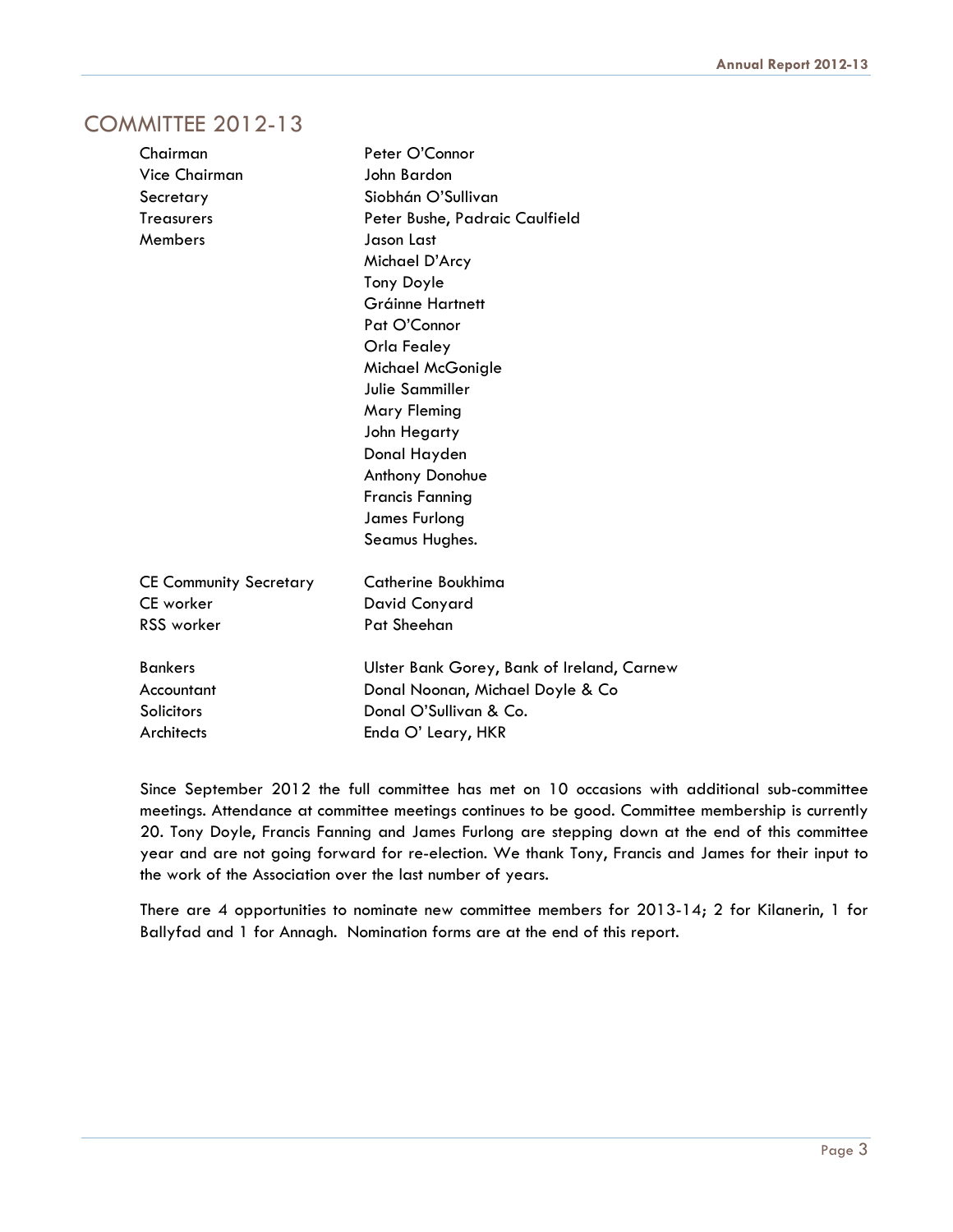#### ACTIVITIES 2012-13

#### **Community Centre**

 Phase I of the community centre (sports/mixed use) has just been completed and will be opened on Saturday the 23<sup>rd</sup> November by Michael Ring T.D., Minister of State for Sports and Tourism. A 600 sq.m. indoor hall with sports floor is now available with two changing rooms and toilet facilities. It is available for use by all groups and individuals in the Kilanerin-Ballyfad-Ballythomas-Annagh-Hollyfort area. Phase II will consist of the changing room block, together with gym and multi-purpose rooms.

 This work has been funded by a €100,000 grant from Wexford County Council and a €51,000 grant from Wexford Local Development towards the final works, as well as by our own funds and by interest free loans and deferred payments from individuals and groups within our community. A second Council grant of €100,000 is available for the Phase II work as well as a €100,000 Sports Capital grant.

#### **Development Sites Kilanerin**

KBCDA owns 8 fully serviced sites for semi-detached houses in Kilanerin. Houses are 4 bedroomed with garage. Sites are for sale for €25,000 each or a full turnkey building service can be provided.

 Planning permission for the sites and all other proposed buildings on the community site extends to 2017.

#### **Ballybeg Cottage**



The cottage at Ballybeg (Failte Ireland 3\* rated) has been let as a holiday home over the summer and has received positive reaction from those who visited. It is also let for a longer term over the winter period and provides a source of income to the Association. The Ballybeg property was initially purchased as an investment in 2007.

#### **Sheltered Housing Kilanerin**



 Funding of €639,000 by the Department of the Environment to is in place and Tenders for the work have been assessed KSHA. There have been some delays due to the requirements of the tendering process and the requirement to transfer ownership of the site to the Housing Association. John Bardon represents KBCDA on the Sheltered Housing Association Committee.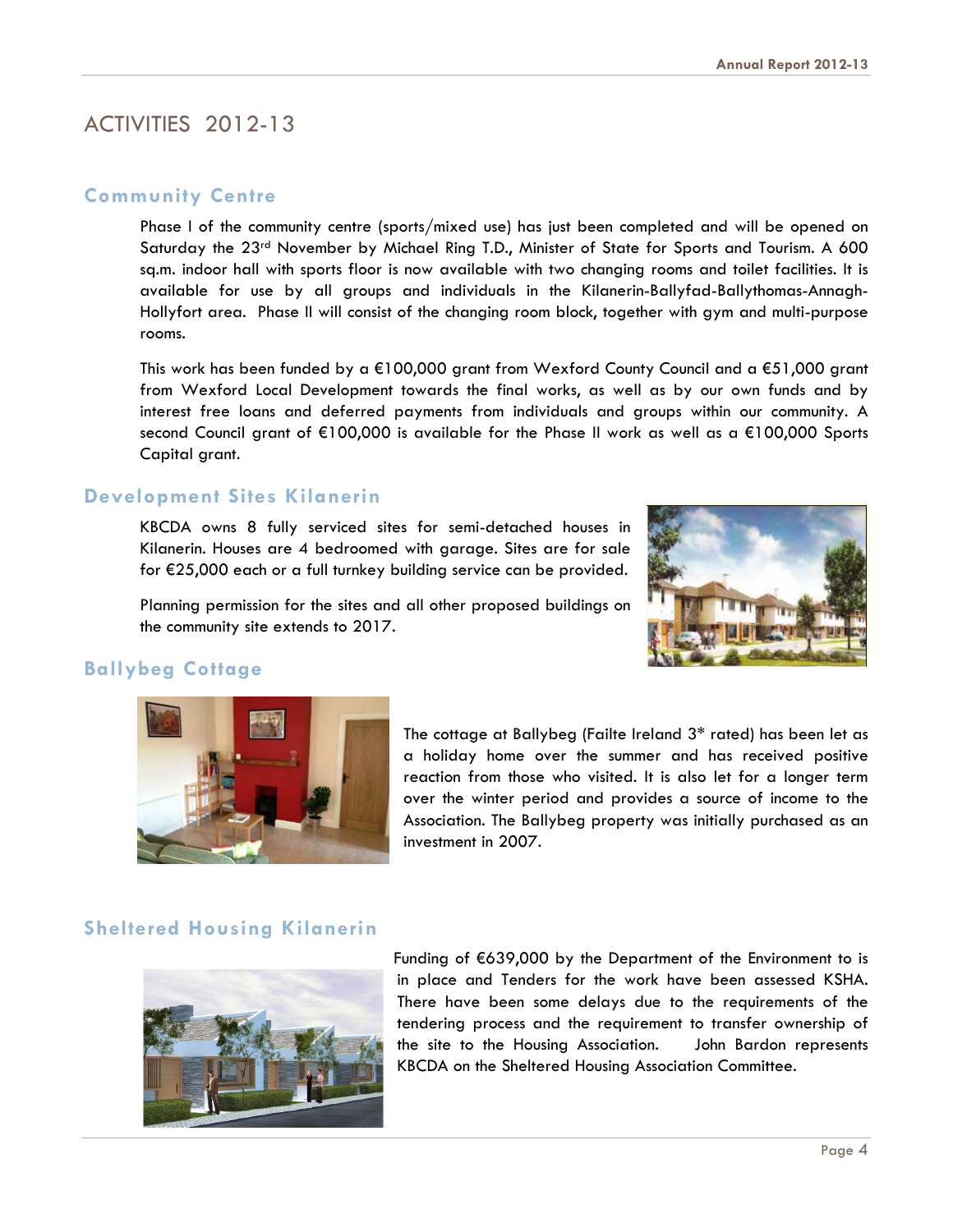#### **Community Secretary**

 The Community Secretary position is provided under a FAS CE scheme and is available to assist all organisations, clubs and parish bodies in the Kilanerin, Ballyfad, Ballythomas, and Annagh areas. The contact number is 089-4456184 or via email at admin@kilanerin.com. Catherine is based in the Community Office in the Shamrock Hall. The Development Association wishes to thank the Hall Committee for providing the office space while the Community building is under construction.

#### **Tidy Towns**

 The Development Association continues to assist the Tidy Towns Groups in the area by providing funding from the County Council Amenity grant and by the provision of FAS and RSS workers. Funding of €1,440 was provided by KBCDA to the School Garden and Tidy Towns Group in order to progress the village improvement scheme. Application has also made to FAS for an additional CE position to assist with the Tidy Towns maintenance.

#### **Representations**

 Contact has been maintained with Council staff, local Councillors, TDs, Senators, WLD, Wexford Community Forum, the Tidy Towns network, Coillte, ESBI, and the Department of the Environment, among others. This has been done by way of meetings and attendances at seminars, public meeting and consultations. The Association also co-operated with Kilanerin Neighbourhood Watch in the Text Alert scheme.

#### **Health Week**

*"Learn to Live"* was a three month long initiative that started on Valentine's day this year in Shamrock Hall. The target audience was anyone over the age of 16 in our community and it attracted between 40 and 100 registrations per evening. As with the previously successful *Lifestyle Challenge* six years ago, the series of events were an informal opportunity for those with an interest in improving or maintaining their health to learn from experts largely based in the local and neighbouring communities. It also served as a great way for people to meet each other, exchange health and exercise tips or simply enjoy the healthy baking products that attendees voluntarily contributed.

 The topics presented ranged from nutritional and cardiac health through to the common psychological health issues associated with modern living. Each session attracted a lively debate and ended with an opportunity for those attending to ask more direct questions of the invited speakers. Although the evenings were free to attend, small donations were invited at the door and led to the collection of €400.00 for the Friends of Gorey Hospital.

 Although largely created with the purpose of sharing knowledge about health, exercise and wellbeing, the event was also successful in bringing the community together around common goals. Well done to all those that attended, whether your aim was to learn, socialise, organise the sessions or to impart expert knowledge!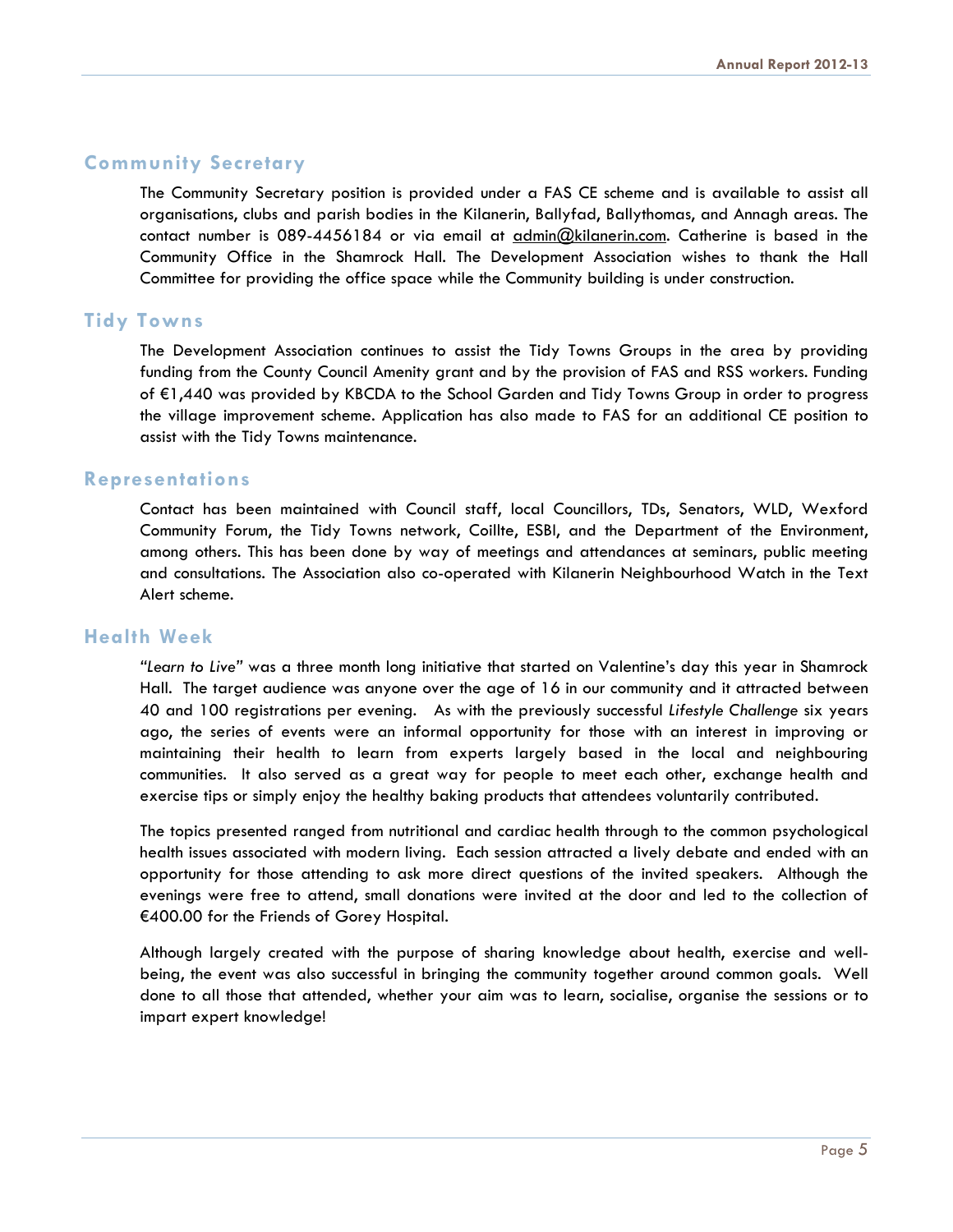#### **Arts**

A small amount of financial support was given by Development Association to the Gap Arts Festival. Grant funding was also obtained through the Association for the GAP Arts Group from the Artist in the Community scheme.



#### **Website**

The community website, www.kilanerin.com, contains a wealth of information on the area as well as up to date news of events. Thanks to Damian Nash for the upkeep of the site. Damian has also organised the schools poetry competition for the third year.

#### **Community Gain Fund**

 After representations by KBCDA a social/community gain fund has been established in 2012 as part of the ESBI/Coillte windfarm development at Raheenleagh. Funding of €25,000 yearly will be available to community organisations in the area once the windfarm is operational. Advance funding of €15,000 has been received to date by KBCDA to progress the Community Centre Project

#### **Woodland Walks**

 The woodland walks in Kilanerin, Croghan and Ballyfad continue to be popular. Maintenance work and litter control is carried out by the FAS/RSS workers. Two committee members, Grainne Hartnett and Mary Fleming are in contact with Coillte and an application to develop further walks is currently being drawn up.

#### **Fundraising**

 The voluntary contribution scheme continues with over €32,000 collected last year. The number of active contributors has fallen due to the economic climate and also, we realise, due to the pace of activity of the Association. We are hopeful that the opening of Phase I of the Community Centre will encourage further contributions. Work on fundraising options continues and a number of plans to raise additional funds are being considered.

 A charity auction was held held in October 2012 and raised over €8,000. A calf rearing scheme has been set up and currently 20 calves are being reared for the Association by local farmers. The Association is most grateful to the farmers who are taking part and to those who have bought or sponsored calves.

 The Development Association is actively supporting the 2014 'Strictly Come Dancing' event organised by the Kilanerin-Ballyfad GAA Club. The Development Association will receive 1/3 of the proceeds from the event. Thanks to the GAA for their co-operation on this project.

#### **Ballyfad Hall**

 The Ballyfad Hall committee will shortly be deciding the way forward with their hall project. The Development Association remains committed to supporting them in whatever way possible.

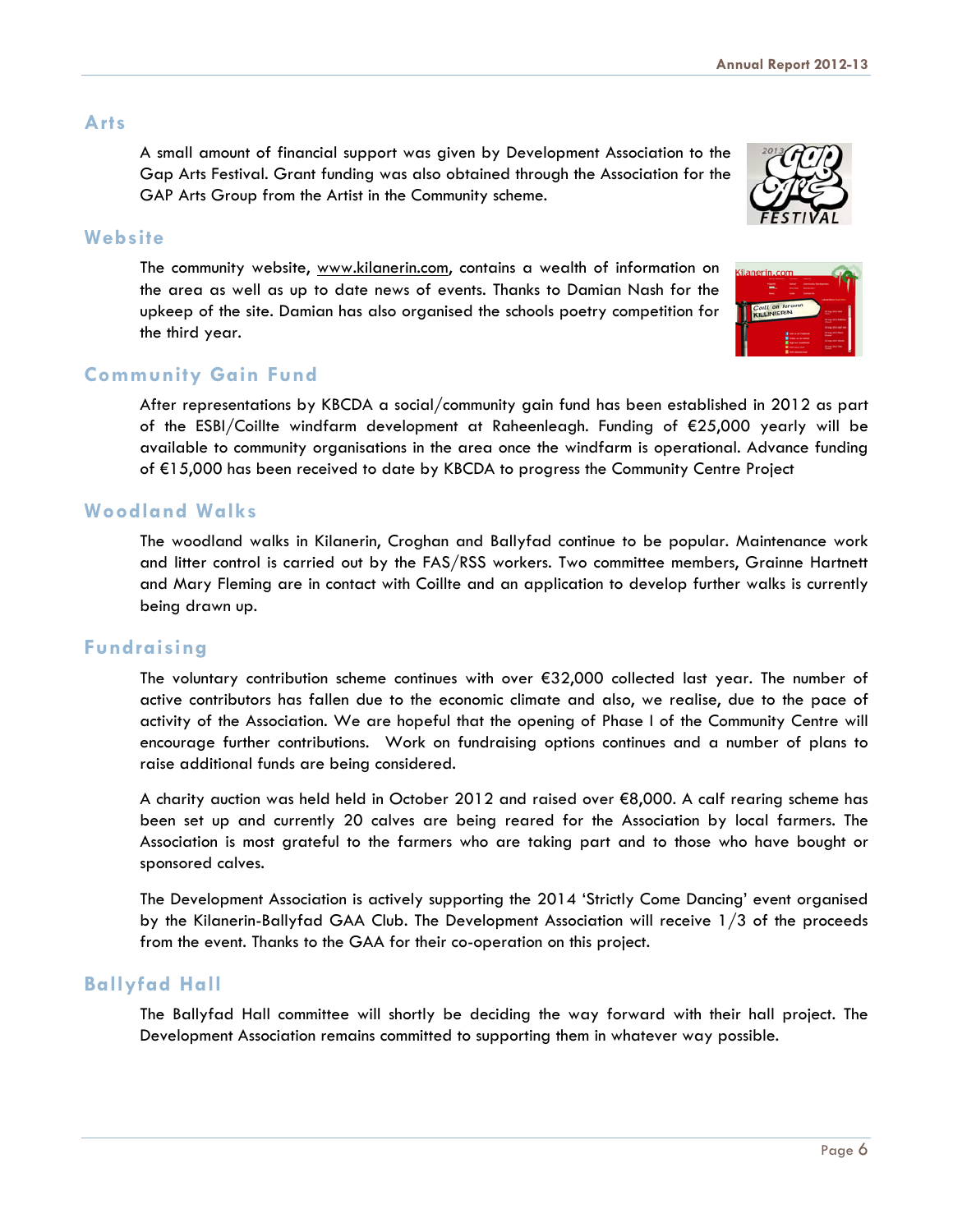#### GRANTS RECEIVED IN THE PAST YEAR

**Department of** Approval of a grant of €100,000 towards Phase II of Community Centre (changing **Sports & Tourism** rooms).

| WLD:                  | Approval of grant €51,000 for finalisation of Community Centre.<br>Payment for Community worker under the Rural Social Scheme.                                                   |
|-----------------------|----------------------------------------------------------------------------------------------------------------------------------------------------------------------------------|
| DoE/Wexford<br>Co Co: | Approval of grant €1440 under LA21 towards School Garden and Composting.<br>facilities.                                                                                          |
| <b>Wexford Co Co:</b> | €1,000 amenity grant towards Tidy villages work in Ballyfad, Annagh and Kilanerin.<br>Provisions of trees, clean up kits, and waste disposal facilities for Tidy<br>Towns Group. |
| <b>FAS:</b>           | Funding of 2 Community Employment Scheme Workers to carry out<br>community work in Ballythomas, Ballyfad and Kilanerin.                                                          |
| Coillte/ESBI          | Funding of $E10,000$ from the Community Gain Fund.                                                                                                                               |

#### CURRENT GRANT APPLICATIONS

**WLD:**Jointly with Community Field Trustees for grant for all-weather surface.

#### WORK PROGRAMME 20013-14

- Carry out Phase II of the Community Centre.
- Construction of Sheltered Housing (KSHA).
- Sale and construction of sites or semi-detached houses.
- Operate hill walking base at Ballybeg and woodland walks.
- Fund raising to allow completion of Community Centre.
- Increase numbers contributing to the voluntary contribution scheme
- Support Ballyfad Hall group in their objectives.
- Support the activities of Tidy Villages, Arts Groups and other activities.
- Continue to apply for grants and public funding from local and national bodies.
- Run 'Know Your Neighbour Night' similar to the successful event 5 years ago.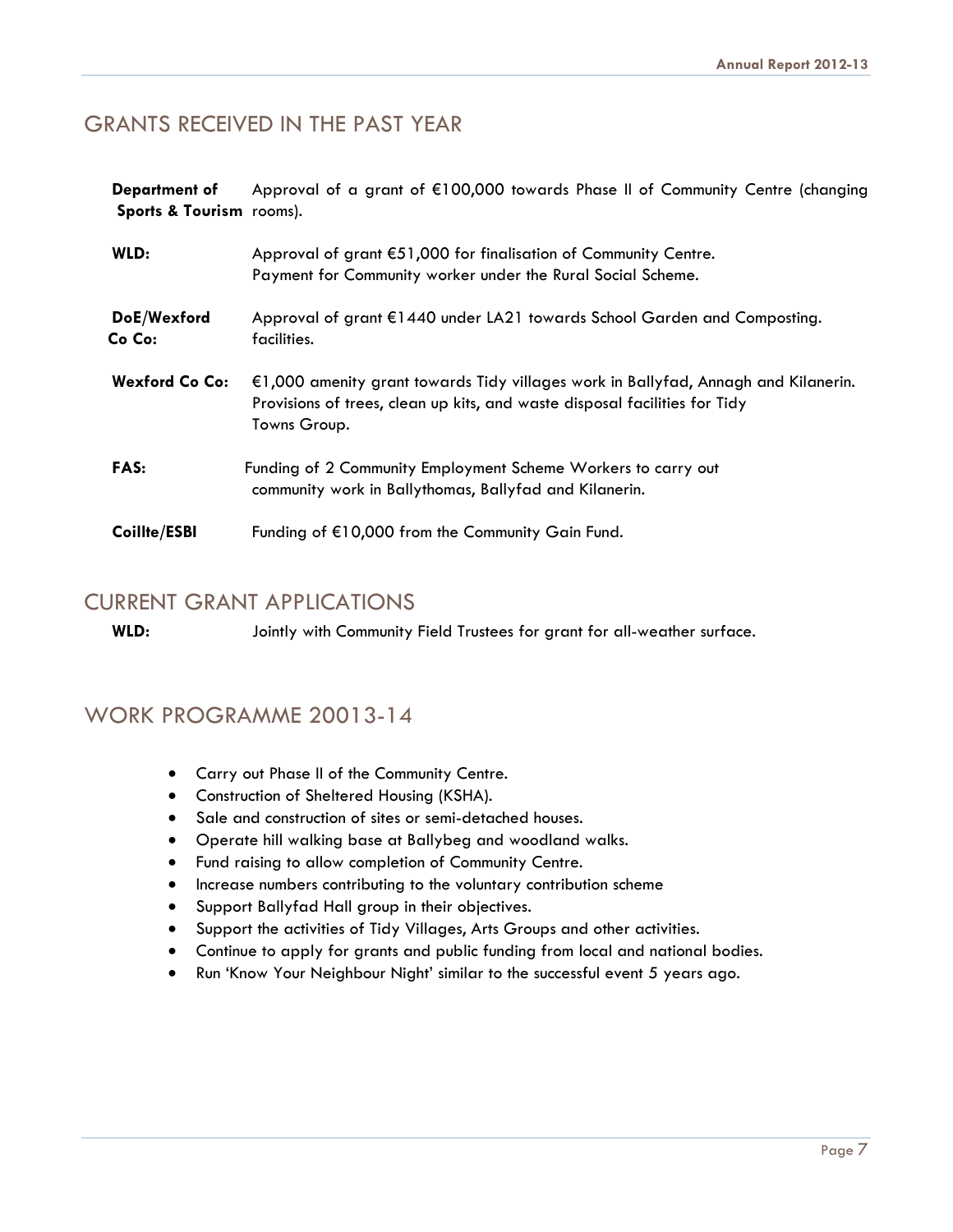#### **KILANERIN BALLYFAD COMMUNITY DEVELOPMENT ASSOCIATION LTD.,**

#### *COMHARCHUMANN FORBARTHA COILL AN IARAINN BAILE FADA*

#### **NOTICE OF ANNUAL GENERAL MEETING**

#### **KILANERIN HALL**

#### **WEDNESDAY 4th DECEMBER 2013 AT 8.00 P.M.**

#### **AGENDA**

- 1. Minutes of 2012 A.G.M.
- 2. Treasurers Report
- 3. Annual Report
- 4. Chairperson's Address
- 5. Election of Committee Members
- 6. A.O.B.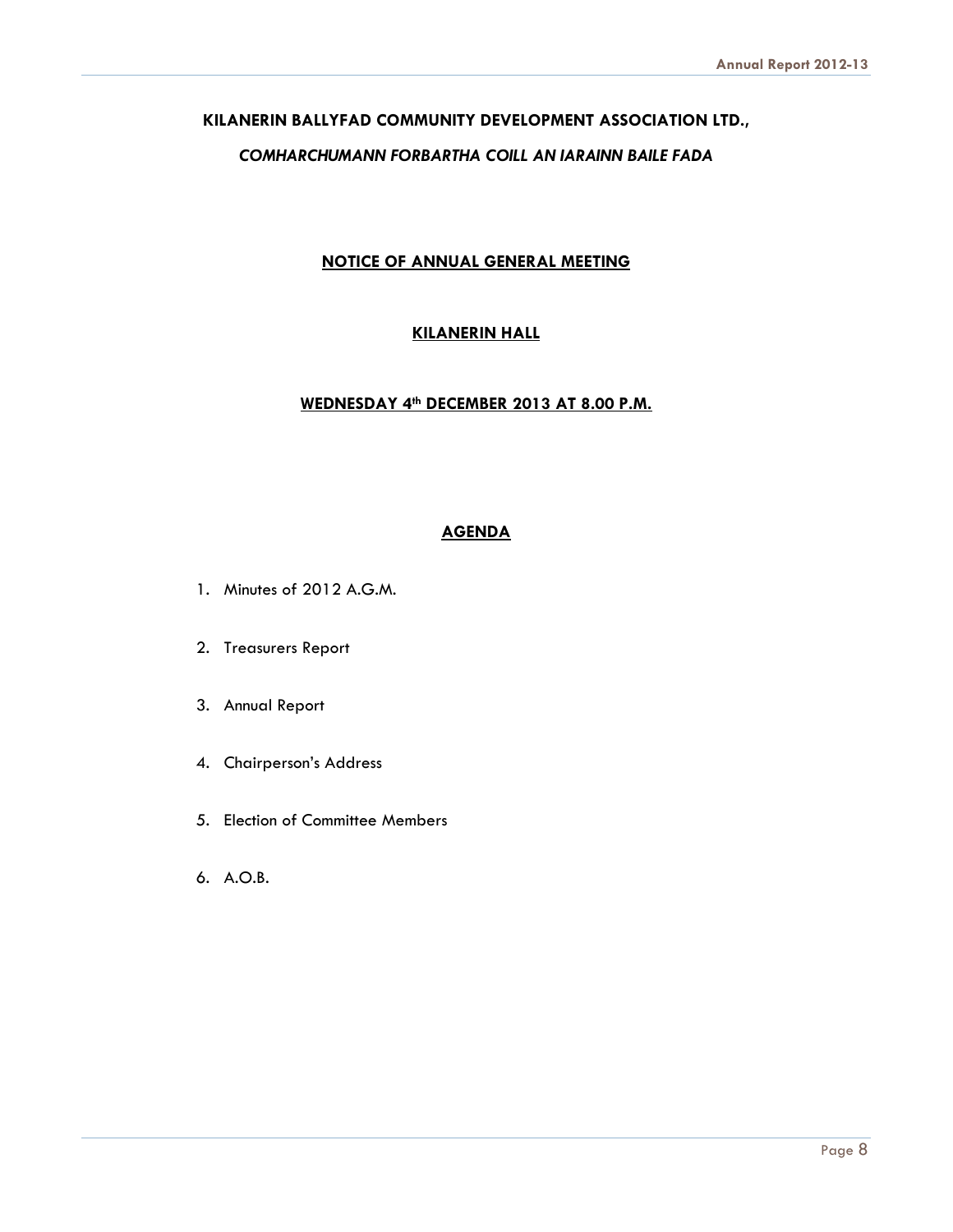#### KILANERIN BALLYFAD COMMUNITY DEVELOPMENT ASSOCIATION

#### COMHARCHUMANN FORBARTHA COILL AN IARAINN BAILE FADA

#### NOMINATION FORM

| BALLYTHOMAS / ANNAGH AREA 1 VACANCY                                                                              |                                |  |
|------------------------------------------------------------------------------------------------------------------|--------------------------------|--|
|                                                                                                                  |                                |  |
|                                                                                                                  |                                |  |
|                                                                                                                  | <b>BALLYFAD AREA 1 VACANCY</b> |  |
|                                                                                                                  |                                |  |
|                                                                                                                  |                                |  |
| KILANERIN AREA 2 VACANCIES                                                                                       |                                |  |
|                                                                                                                  |                                |  |
|                                                                                                                  |                                |  |
| Nominee: ___________________________                                                                             |                                |  |
|                                                                                                                  |                                |  |
| NOMINATION FORMS TO BE RETURNED TO SIOBHAN O'SULLIVAN, SECRETARY KBCDA, C/O<br><b>COMMUNITY OFFICE KILANERIN</b> |                                |  |
| BY 29th NOVEMBER 2013                                                                                            |                                |  |